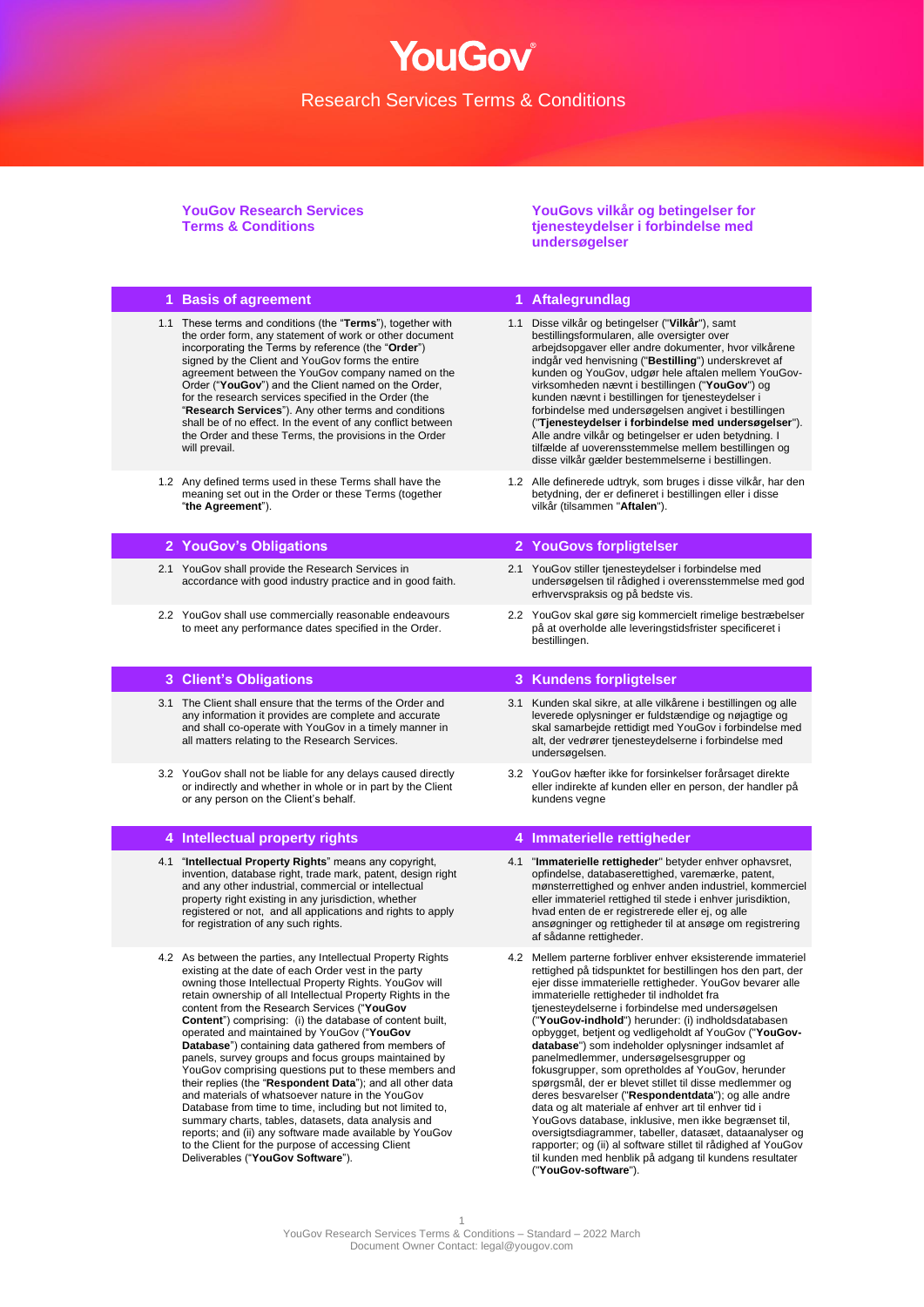- 4.3 Subject to YouGov's Intellectual Property Rights in the YouGov Content, all survey reports delivered by YouGov to the Client as part of the Research Services ("**Client Deliverables**") will be the property of the Client. YouGov grants to the Client a non-exclusive, irrevocable, royaltyfree, non-sub licensable licence to use the YouGov Content only to the extent that such use is necessary to use the Client Deliverables as permitted under this Agreement.
- 4.4 Nothing in this Agreement shall be construed as allowing the use of the Research Services, Client Deliverables, YouGov Content or any extracts from the Client Deliverables, to create a derivative work, product or service which:
- 4.4.1 infringes the Intellectual Property Rights of YouGov or its licensors;
- 4.4.2 is a commercially competitive work, product or service or part thereof which competes with or could be substituted for a work, product or service provided by YouGov; or
- 4.4.3 otherwise damages the commercial interests of YouGov. 4.4.3 på anden vis skader YouGovs kommercielle interesser.

- 5.1 The Client may publish, communicate and make available to the public, via the internet or other publicly accessible electronic media, press releases and other documents making reference to YouGov as the source of the research ("**Public Document(s)**") provided that the Client complies with the following quality assurance process:
- 5.1.1 the Client sends a draft of the Public Document to YouGov as an email attachment to YouGov's email address as shown on the Order;
- 5.1.2 YouGov will review for accuracy in relation to the description of the methodology used and respond with material corrections by email to the Client within 2 working days of receipt (provided that it is two sides of A4 or less and the Client acknowledges that it will take longer if the Public Document is longer than two sides of  $A4$ ):
- 5.1.3 the Client may publish the Public Document incorporating YouGov's corrections, with attribution to YouGov as the source research agency;
- 5.1.4 where Research Services are being provided in the UK, the Client acknowledges that YouGov, as a member of the UK British Polling Council, is required to, and will, display data tables relating to the Public Document on YouGov's online platform; and
- 5.1.5 all Public Documents must contain an attribution to YouGov in the following form: "Source: [insert YouGov company name] [insert year of creation] © All rights reserved" but YouGov reserves the right to waive or prohibit such acknowledgement.
	- 5.2 If for any reason a Public Document is made public without undergoing the process set out in this clause, YouGov reserves the right to issue a press release with a version of the Public Document incorporating YouGov's corrections (and may include some, or all, of the information set out below); and
	- 5.3 Notwithstanding its confidentiality obligations, YouGov may, upon becoming aware of publication, at its discretion release any information from a survey that sets data published by the Client into context, including but not limited to, sampling and weighting data, the precise questions asked, the full answer options provided to respondents, and the percentages of people, both overall and in the relevant subgroups, who responded to each answer option.
- 4.3 Ved siden af YouGovs immaterielle rettigheder til YouGov-indholdet tilhører ejendomsretten over alle undersøgelsesrapporter leveret af YouGov til kunden som en del af tjenesteydelserne i forbindelse med undersøgelsen ("**Kundens resultater**") kunden. YouGov giver kunden en ikke-eksklusiv, uigenkaldelig, royaltyfri licens, uden ret til at udstede sublicenser til at bruge YouGov-indhold og kun i det omfang, at et sådan brug er nødvendigt for at bruge kundens resultater som tilladt i henhold til denne aftale.
- 4.4 Intet i denne aftale må fortolkes som tilladelse til brug af tjenesteydelser i forbindelse med undersøgelsen, kundens resultater, YouGov-indhold eller uddrag fra kundens resultater, til at fremstille afledt arbejde, produkter eller tjenester som:
- 4.4.1 tilsidesætter YouGovs eller dens licensgiveres immaterielle rettigheder;
- 4.4.2 er kommercielt konkurrencepræget arbejde, produkt eller tjeneste eller del deraf, som konkurrerer med eller kan erstatte værk, produkter eller tjenester leveret af YouGov; eller
- 

## **5 Publication approval service 5 Godkendelse af offentliggørelse**

- 5.1 Kunden kan offentliggøre, meddele og stille til rådighed for offentligheden, via internettet eller andre offentligt tilgængelige elektroniske medier, pressemeddelelser og andre dokumenter, der henviser til YouGov som kilde for undersøgelsen ("**Offentligt(e) dokument(er)**"), forudsat, at kunden handler i overensstemmelse med den følgende kvalitetssikringsproces:
- 5.1.1 Kunden sender et udkast af det ønskededokument til YouGov vedhæftet en e-mail til YouGovs e-mailadresse som angivet i bestillingen;
- 5.1.2 YouGov gennemgår nøjagtigheden i henhold til beskrivelsen af den anvendte metode og sender svaret til kunden via e-mail med væsentlige rettelser senest to arbejdsdage efter modtagelsen (på betingelse af, at det er to A4-ark eller mindre, og at kunden anerkender, at det kræver en længere tidsfrist, hvis det offentlige dokument er længere end to A4-ark);
- 5.1.3 Kunden kan offentliggøre det ønskede dokumentmed YouGovs rettelser, og hvor YouGov krediteres som kilde som markedsanalyseinstitut;
- 5.1.4 hvis tjenesteydelser i forbindelse med undersøgelsen leveres i Storbritannien, anerkender kunden, at YouGov, som medlem af UK British Polling Council, skal og vil fremvise datatabeller vedrørende det offentlige dokument på YouGovs onlineplatform; og
- 5.1.5 alle offentlige dokumenter skal kreditere YouGov som følger: "Kilde: [indsæt navn på YouGov-virksomhed] [indsæt oprettelsesår] © Alle rettigheder forbeholdes", men YouGov forbeholder sig retten til at give afkald på eller forbyde en sådan anerkendelse.
	- 5.2 Hvis et dokument offentliggøres uanset årsagen uden først at gennemgå processen fastlagt i denne paragraf, forbeholder YouGov sig retten til at udsende en pressemeddelelse, som inkluderer YouGovs rettelser (og eventuelt inkluderer nogle eller alle af følgende oplysninger); og
	- 5.3 Uanset fortrolighedsforpligtelser kan YouGov, efter at være blevet bekendt med offentliggørelsen, efter eget skøn frigive oplysninger fra en spørgeskemaundersøgelse, som sætter data offentliggjort af kunden ind i en sammenhæng, herunder, men ikke begrænset til, prøvetagnings- og vægtningsdata, de præcise stillede spørgsmål, de fulde svarmuligheder, som respondenterne kunne vælge blandt, og procenttallene for de personer, både samlet og for hver relevante undergruppe, som valgte hver svarmulighed.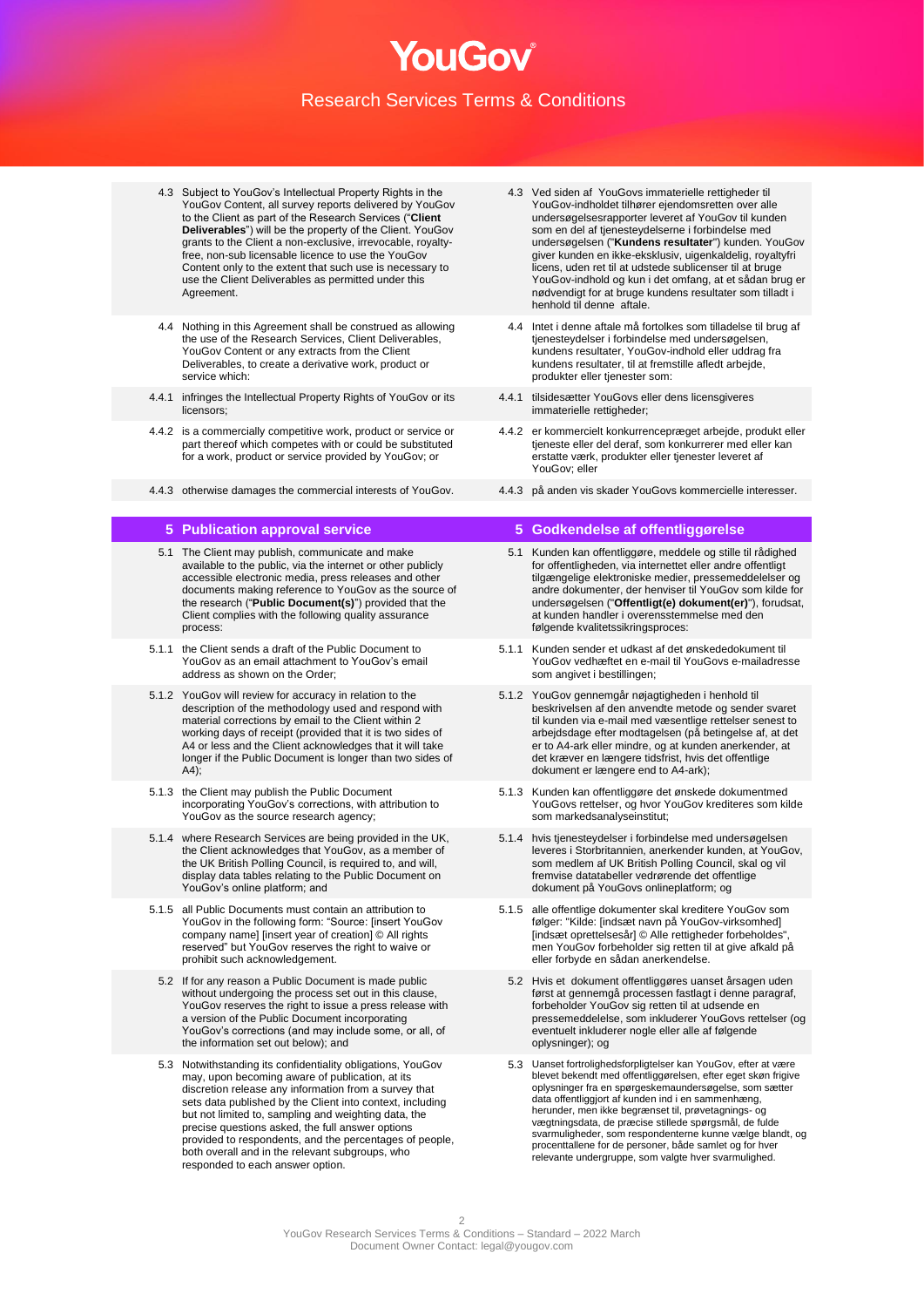## NOF JI IC Research Services Terms & Conditions

- 6.1 All fees, charges and expenses will be set out in the Order, and quoted, invoiced and payable in the currency stated on the Order.
- 6.2 YouGov shall invoice the Client as set out in the Order. If the Order does not set out the invoicing schedule, YouGov shall invoice the Client in full on completion of the Research Services.
- 6.3 All invoices are payable in full within 30 days from the date an invoice is received.
- 6.4 All fees are subject to the addition of applicable sales tax or service tax, which the Client shall pay to YouGov at the prevailing rate.
- 6.5 The fees are exclusive of all disbursements and other incidental expenses incurred by YouGov on behalf of the Client with the Client's prior written approval.
- 6.6 All amounts due from the Client under this Agreement shall be paid in full without any set-off, counterclaim, deduction or withholding (other than any deduction or withholding of tax as required by law). If any such withholding or deduction is required, the Client shall, when making the payment to which the withholding or deduction relates, pay YouGov such additional amount as will ensure that YouGov receives the same total amount that it would have received if no such withholding or deduction had been required.
- 6.7 Without prejudice to YouGov's other rights, YouGov reserves the right to:
- 6.7.1 charge interest, including compound interest, at the maximum annual rate permitted by law, on any invoice remaining unpaid 30 days from the date the invoice is received; and/or
- 6.7.2 suspend performance in the event that the Client fails, or in YouGov's reasonable opinion it appears that the Client is likely to fail, to make payment when due under this Agreement or any other agreement with YouGov. The Client will be liable for fees charged by collection agencies for overdue invoices.
	- 6.8 Where the Client is an agent for a third party end client it contracts as principal and will be primarily liable for all payments due under the Order.

### **7 Confidential Information 7 Fortrolige oplysninger**

7.1 "Confidential Information" means the information (tangible or intangible) exchanged between the parties, which is (i) marked "confidential" or "proprietary" at the time of disclosure by the disclosing party; or (ii) by its nature or content or the circumstances surrounding disclosure is reasonably distinguishable as confidential or proprietary by the receiving party. Confidential Information includes, without limitation, information regarding the disclosing party's technology, designs, techniques, research, know-how, trade secrets, specifications, product plans, pricing, customer information, user data, current or future strategic information, current or future business plans, policies or practices, employee information, and other confidential or proprietary business and technical information.

## **6 Fees and payment 6 Vederlag, gebyrer og betaling**

- 6.1 Alle vederlag, gebyrer, omkostninger og udgifter anføres i bestillingen, og anføres, faktureres og betales i den valuta, der er anført i bestillingen.
- 6.2 YouGov skal fakturere kunden som anført i bestillingen. Hvis bestillingen ikke omfatter en faktureringsplan, skal YouGov fakturere kunden for hele beløbet ved afslutningen af brug af tjenesteydelser i forbindelse med undersøgelsen.
- 6.3 All fakturaer skal betales senest 30 dage efter modtagelsesdatoen for fakturaen.
- 6.4 Hvis et vederlag, gebyr etc. skal pålægges en afgift, da skalkunden betale YouGov afgiften i henhold til den gældende sats.
- 6.5 Gebyrerne inkluderer ikke udlæg eller øvrige udgifter som YouGov afholder på kundens vegne med kundens forudgående skriftlige godkendelse.
- 6.6 Samtlige beløb som kunden skylder i henhold til denne aftale skal betales fuldt ud uden modregning, modkrav, fradrag eller tilbageholdelse (bortset fra ethvert fradrag eller tilbageholdelse af skat som krævet i loven). Hvis sådan en tilbageholdelse eller fradrag påkræves, skal kunden, ved gennemførelsen af den udbetaling som tilbageholdelsen eller fradraget vedrører, betale YouGov et tillægsbeløb, der sikrer, at YouGov modtager det samme samlede beløb, som de ville have fået, hvis ingen sådan tilbageholdelse eller fradrag var blevet pålagt.
- 6.7 Med forbehold for YouGovs øvrige rettigheder, forbeholder YouGov sig retten til at:
- 6.7.1 opkræve renter, inklusive renters renter, til den maksimale årlige sats, der er tilladt ved lov, for enhver faktura, der forbliver ubetalt 30 dage fra modtagelsesdatoen for fakturaen; og/eller
- 6.7.2 suspendere opfyldelsen af aftalen, hvis kunden undlader eller efter YouGovs rimelige overbevisning forventes at undlade at betale rettidigt i henhold til denne aftale eller andre aftaler med YouGov. Kunden er ansvarlig for gebyrer som opkræves af inkassobureauer for forfaldne fakturaer.
- 6.8 Hvis kunden agerer som agent for en tredjepartslutkunde, indgår de kontrakt som fuldmagtsgiver og vil primært hæfte for alle udestående beløb i henhold til aftalen.

7.1 "Fortrolige oplysninger" henviser til oplysninger (fysiske eller immaterielle), der er udvekslet mellem parterne, som er (i) markeret som "fortroligt" eller "ejendomsretligt beskyttet" af den offentliggørende part på offentliggørelsestidspunktet; eller (ii) på grund af sin art eller indhold eller omstændighederne omkring offentliggørelsen med rimelighed kan fastslås som fortrolige eller ejendomsretligt beskyttet af den modtagende part. Fortrolige oplysninger omfatter, men er ikke begrænset til, oplysninger om den offentliggørende parts teknologi, design, teknikker, forskning, knowhow, forretningshemmeligheder, specifikationer, produktplaner, priser, kundeoplysninger, brugerdata, aktuelle eller fremtidige strategiske oplysninger, aktuelle eller fremtidige forretningsplaner, politikker eller praksis, medarbejderoplysninger og andre fortrolige eller ejendomsretligt beskyttede handelsoplysninger og teknisk information.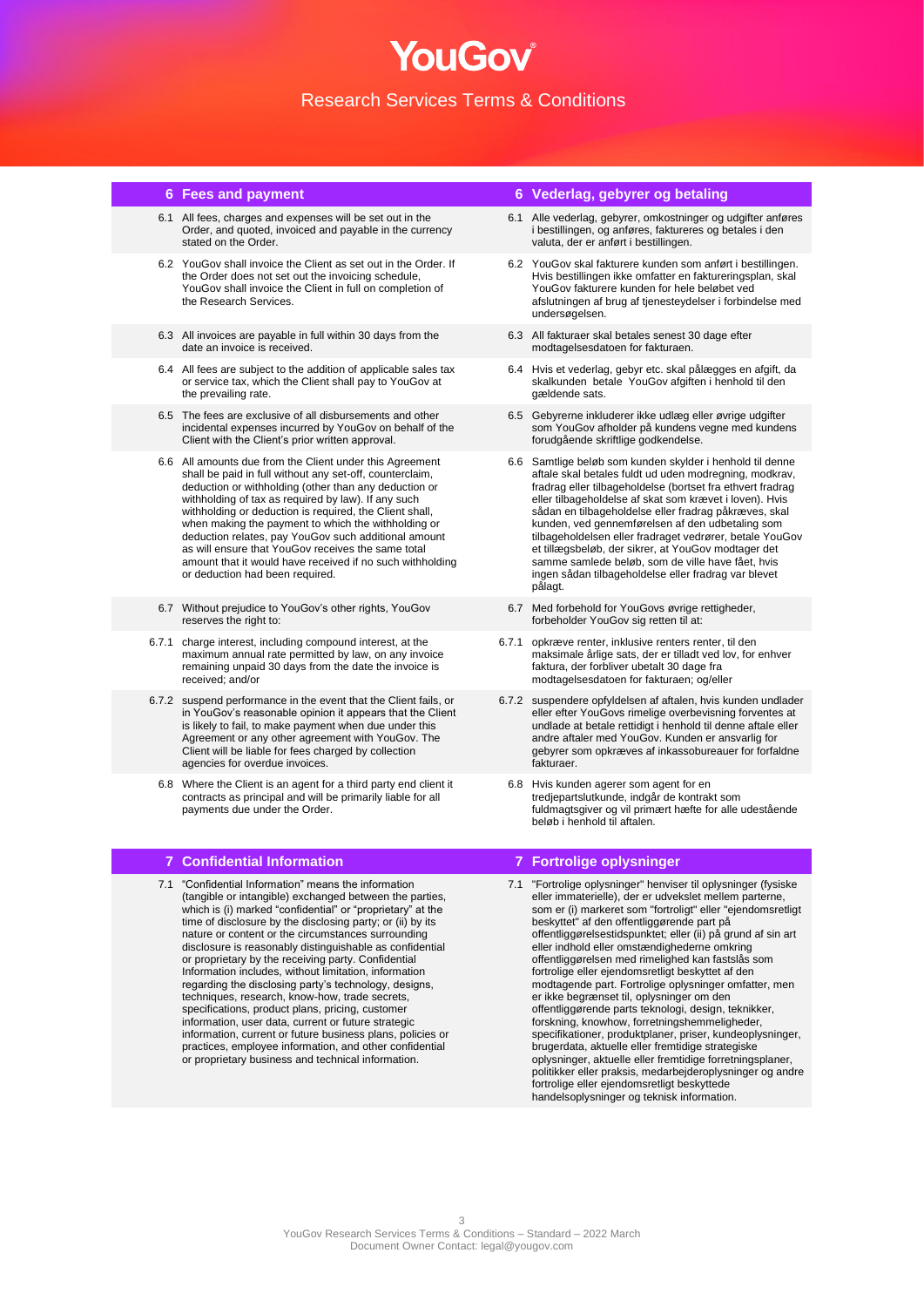- 7.2 Subject to clause 5.3, each of YouGov and the Client will keep confidential and will not disclose to any third party(other than its legal and financial advisors) any Confidential Information relating to the business and/or operations of the other party that is disclosed by or on behalf of the other party. This obligation will not apply to any information that is trivial, was known to the receiving party before disclosure, is in the public domain other than through breach of this clause or is required to be disclosed by a court, regulator or other competent authority or body.
- 7.2 Bortset fra som anført i paragraf 5.3 skal YouGov og kunden hver især holde fortrolige og ikke offentliggøre til tredjeparter (bortset fra dens juridiske og økonomiske rådgivere) oplysninger vedrørende den anden parts forretning og/eller aktiviteter, som offentliggøres af eller på vegne af den anden part. Denne forpligtelse gælder ikke for oplysninger som er ubetydelige, som den anden part havde kendskab til inden offentliggørelsen, som er offentligt tilgængelige på anden vis end ved overtrædelse af denne paragraf eller som kræves offentliggjort af en domstol, kontrolinstans eller anden kompetent myndighed eller instans.

### **8 Data protection 8 Databeskyttelse**

- 8.1 Each party agrees to comply with applicable data protection laws in relation to the Research Services.
- 8.2 In the event that a party (as data controller) requires the other party to process its personal data (as data processor) the parties will execute a separate written contract which specifies the nature of the processing due to take place and each party's responsibilities and obligations.
- 8.3 Unless otherwise specified in the Order, Client Deliverables do not contain personal data and the Client undertakes that it will not (nor attempt), alone or using a third party, to re-identify any individuals or otherwise create personal data using those materials (whether in combination with other data or otherwise).

- 9.1 Nothing in this Agreement will operate to exclude or limit either party's liability for death or personal injury caused by its negligence, fraud or fraudulent misrepresentation; or either party's liability under any indemnity it gives under this Agreement; or any other liability that cannot be limited or excluded by law.
- 9.2 Subject to clause 9.1, neither party shall be liable for any loss of: data; reputation; goodwill or opportunity; loss of or failure to realise expected profit, revenue, savings or any other form of pure economic loss, whether any such loss is direct or indirect; or any form of indirect, special, incidental, punitive or consequential loss or damages and, in each case, however arising.
- 9.3 Subject to clauses 9.1 and 9.2, YouGov's maximum aggregate liability to the Client for all claims (whether arising in contract, tort, breach of statutory duty or otherwise) under an Order or in relation to any Research Services, whether in respect of a single event, series of connected events or of unconnected events, shall not exceed an amount equal to one hundred per cent (100%) of the total amount of the fees paid by the Client under the relevant Order in the year in which the claim is made.
- 9.4 YouGov does not predict or assure any particular substantive results of its research in advance and makes no warranty, express or implied, as to the Research Services or the results provided, or the suitability of the Research Services for the Client's purposes.

- 8.1 Hver part accepterer at overholde gældende databeskyttelseslovgivning i forbindelse med tjenesteydelser i forbindelse med undersøgelsen.
- 8.2 Hvis en part (som dataansvarlig) kræver, at den anden part behandler sine personlige data (som databehandler), indgår parterne en særskilt skriftlig kontrakt, som fastlægger karakteren af behandlingen der skal finde sted og hver parts ansvar og forpligtelser.
- 8.3 Medmindre andet fremgår i bestillingen indeholder kundens resultater ikke personoplysninger, og kunden påtager sig ikke at identificere (eller forsøge sig derpå) nogen enkeltperson eller på anden måde at danne personoplysninger ud fra disse materialer (uanset om de er kombineret med andre oplysninger eller anderledes).

### **9 Exclusions and limitations of liability 9 Undtagelser og ansvarsbegrænsninger**

- 9.1 Intet i denne aftale udelukker eller begrænser nogen af parternes ansvar for død eller personskade som følge af forsømmelighed, svig eller urigtige oplysninger; eller nogen af parternes ansvar i henhold til denne aftale; eller ethvert andet ansvar, der ikke kan begrænses eller udelukkes ved lov.
- 9.2 Bortset fra paragraf 9.1 har ingen af parterne erstatningsansvar for tab af: data, omdømme, goodwill eller muligheder, tab eller manglende realisering af forventet fortjeneste, indtægt, besparelser eller andre former for rent økonomisk tab, uanset om tabet er direkte eller indirekte, eller enhver form for indirekte, særlig, uforsætlig, repressiv eller følgetab eller erstatning og, hvert enkelt tilfælde, uanset hvordan de opstår.
- 9.3 Uanset paragrafferne 9.1 og 9.2 kan YouGovs maksimale samlet erstatningsansvar over for kunden for samtlige krav (hvad enten de opstår af aftale, skadevoldende handling, overtrædelse af lovbestemt forpligtigelse eller på anden måde) i forbindelse med en bestilling eller i forbindelse med enhver tjenesteydelse i forbindelse med undersøgelsen, hvad enten det drejer sig om enkeltbegivenhed, række relaterede begivenheder eller urelaterede begivenheder, ikke overstige beløbet der svarer til et hundrede procent (100 %) af de samlede honorar, som kunden har betalt i henhold til den relevante bestilling i det år, hvor kravet indgives.
- 9.4 YouGov forudsiger eller garanterer ikke på forhånd noget bestemt resultater og giver ingen garanti, udtrykkeligt eller underforstået, for dennes tjenesteydelser i forbindelse med undersøgelsen eller de leverede resultater, eller formålstjenligheden af dens tjenesteydelser i forbindelse med undersøgelsen svarer til kundens ønsker og formål.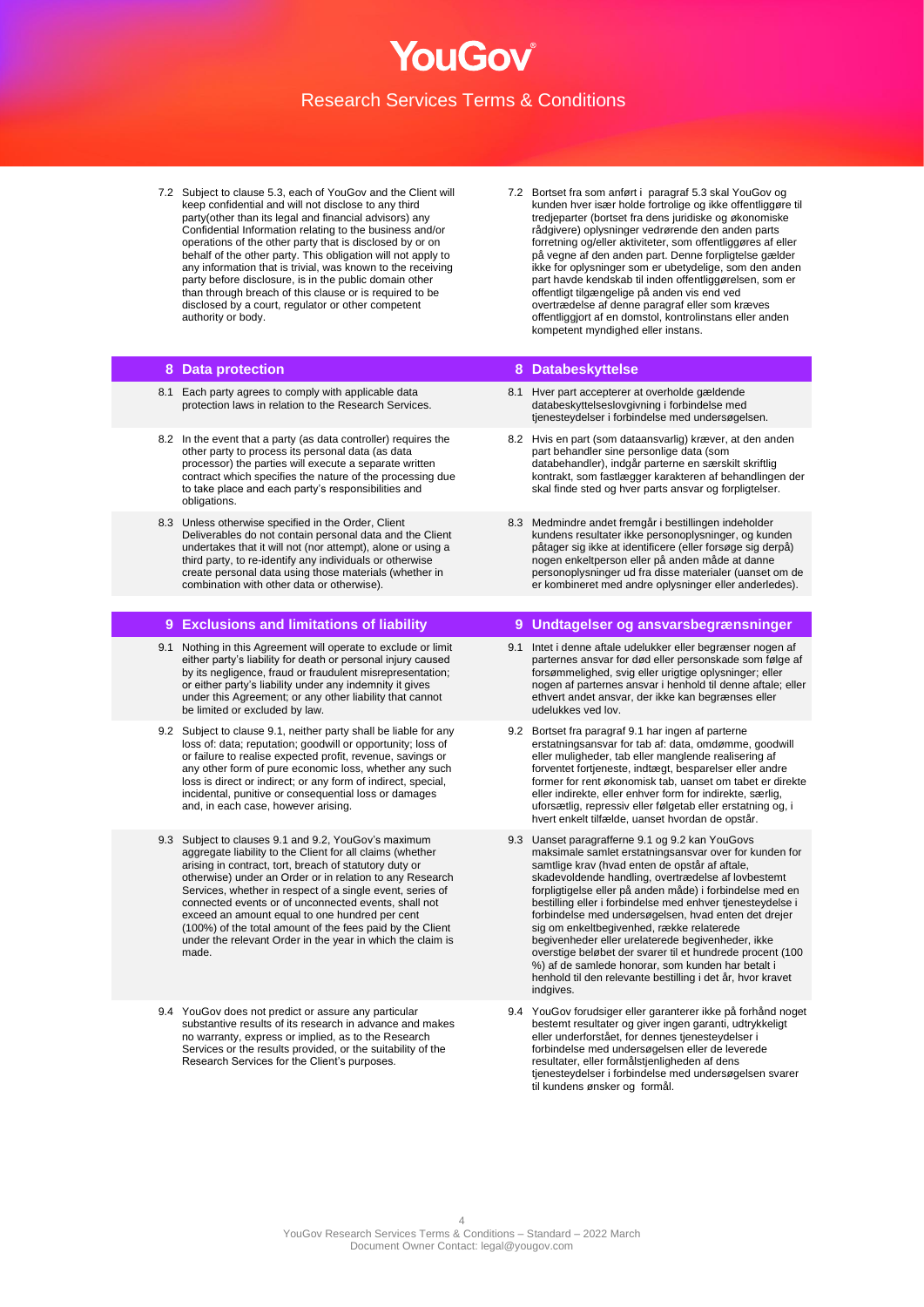- 9.5 YouGov accepts no liability for any loss suffered by the Client or by any third party (including but not limited to any client or customer of the Client) as a direct or indirect result of its use of any of data or of making any business decision, or refraining from making any such decision, based wholly or partly on the data, expression of opinion, statement or other information provided to the Client as part of the Research Services or arising from the interpretation by the Client or any third party of reports or of other data furnished by YouGov and the Client shall indemnify YouGov accordingly.
- 9.6 The Client shall also indemnify YouGov and its officers, directors, and/ or employees against any loss, damage or other liability (including costs and expenses) suffered as a result of any claim or proceedings arising in connection with the use by, or on behalf of the Client, of survey results for the purposes of: (i) comparative advertising claims; (ii) investment offerings; (iii) all litigation, including all costs connected with YouGov serving as an expert witness, where legally required by operation of law; and/or (iv) political lobbying work.
- 9.7 All warranties, guarantees, conditions or representations relating to the Research Services other than those expressly set out in these Terms (if any) are excluded to the fullest extent permitted by law, whether express, implied, oral or written.
- 9.8 Without prejudice to clause 9.6, and unless required by operation of law, the Client agrees not to call YouGov, its directors, officers and/ or group companies as a witness in any legal proceedings.

### **10 Termination and effect of termination 10 Opsigelse og virkning af opsigelse**

- 10.1 Without affecting any other right or remedy available to it, YouGov may terminate this Agreement with immediate effect by giving written notice to the Client if:
- 10.1.1 the Client fails to pay any sum due under this Agreement when it falls due;
- 10.1.2 in YouGov's reasonable opinion, association with the Client is likely to bring YouGov into disrepute;
- 10.1.3 the Client is acquired by, or itself acquires, a competitor or competing business of YouGov; or
- 
- 10.2 Subject to clause 10.1, either party may terminate this Agreement immediately by giving written notice to the other party if the other party:
- 10.2.1 commits any material breach of any of this Agreement which cannot be remedied or commits any material breach of this Agreement which can be remedied and fails to remedy that breach and within thirty (30) days after notice from the other party giving full particulars of the breach and requiring it to be remedied; or
- 10.2.2 enters into liquidation, whether compulsory or voluntary (except for the purposes of bona fide reconstruction or amalgamation), or compounds with or makes any arrangements with its creditors or makes a general assignment for the benefit of its creditors, or has a receiver, manager, administrative receiver or administrator appointed over the whole or substantially the whole of its undertaking or assets, or if it ceases or threatens to cease to carry on its business, or makes any material change in its business, or if it suffers any analogous process in any jurisdiction.
- 9.5 YouGov påtager sig intet ansvar for det tab, som kunden eller enhver anden tredjepart (herunder, men ikke begrænset til enhver kunde eller klient af kunden) lider, som direkte eller indirekte resultat af deres brug af data eller enhver forretningsbeslutning, eller afståelse fra at tage en sådan beslutning, helt eller delvist baseret på data, meningstilkendegivelse, udsagn eller andre oplysninger som leveres til kunden som del af tjenesteydelserne i forbindelse med undersøgelsen eller som følge af kundens eller andre tredjeparters fortolkning af rapporter eller andre data leveret af YouGov, og kunden skal holde YouGov skadesløs i overensstemmelse hermed.
- 9.6 Kunden skal også holde YouGov og dennes direktører og bestyrelsesmedlemmer og/eller ansatte skadesløse mod ethvert tab, skade eller andet ansvar (herunder omkostninger) som lides som resultat af ethvert krav eller sagsanlæg, der opstår i forbindelse med kundens brug, eller brug på kundens vegne, af spørgeundersøgelsens resultater med følgende formål: (i) påstande i sammenlignende reklamer; (ii) investeringstilbud; (iii) alle retstvister, herunder alle omkostninger i forbindelse med YouGovs fungeren som ekspertvidne, hvor retlig påkrævet i henhold til lovgivningen; og/eller (iv) politisk lobbyarbejde.
- 9.7 Alle andre garantier, kautioner, betingelser eller repræsentationer relateret til tjenesteydelserne i forbindelse med undersøgelsen end dem, som udtrykkeligt er fastsat i disse vilkår (om nogen), er ekskluderet i størst mulig udstrækning ifølge gældende lov, hvad enten det er udtrykkeligt, underforstået, mundtligt eller skriftligt.
- 9.8 Med forbehold for paragraf 9.6, og medmindre påkrævet i henhold til lovgivningen accepterer kunden ikke at indkalde YouGov, dens direktører og bestyrelsesmedlemmer og/eller selskaberne i koncernen som vidner i nogen retssag.

- 10.1 Uden at det berører andre rettigheder eller retsmidler, som den råder over, kan YouGov opsige denne aftale med øjeblikkelig virkning ved at give skriftlig meddelelse til kunden, hvis:
- 10.1.1 kunden undlader at betale skyldige beløb i henhold til denne aftale, når de forfalder;
- 10.1.2 tilknytning til kunden efter YouGovs rimelige overbevisning sandsynligvis vil skade YouGovs omdømme;
- 10.1.3 kunden overtages af, eller selv overtager, en af YouGovs konkurrenter eller konkurrerende virksomheder, eller
- 10.1.4 the Client breaches their obligations in clause 3.1. 10.1.4 kunden ikke overholder forpligtelserne i paragraf 3.1.
	- 10.2 Herudover kan hver af parterne til enhver tid opsige denne aftale med øjeblikkelig virkning ved skriftligt at informere den anden partherom , hvis den anden part:
	- 10.2.1 væsentligt misligholder denne aftale og forholdet ikke kan afhjælpes eller undlader atafhjælpedenne misligholdelse senest tredive (30) dage efter meddelelse fra den anden part med oplysninger om misligholdelsenaf aftalen og krav om afhjælpning; eller
	- 10.2.2 træder i likvidation, uanset om det er tvunget eller frivilligt (undtagen med henblik på reel genopbygning eller sammenlægning), eller indgår akkord eller enhver anden aftale med dens kreditorer eller foretager en generel ordning til fordel for kreditorerne, eller der udpeges en kurator, bestyrer, bobestyrer eller administrator for hele eller i det væsentlige hele dens virksomhed eller aktiver, eller hvis den ophører eller truer med at ophøre med at fortsætte dens virksomhed, eller foretager enhver væsentlige ændringer i dens forretning, eller kommer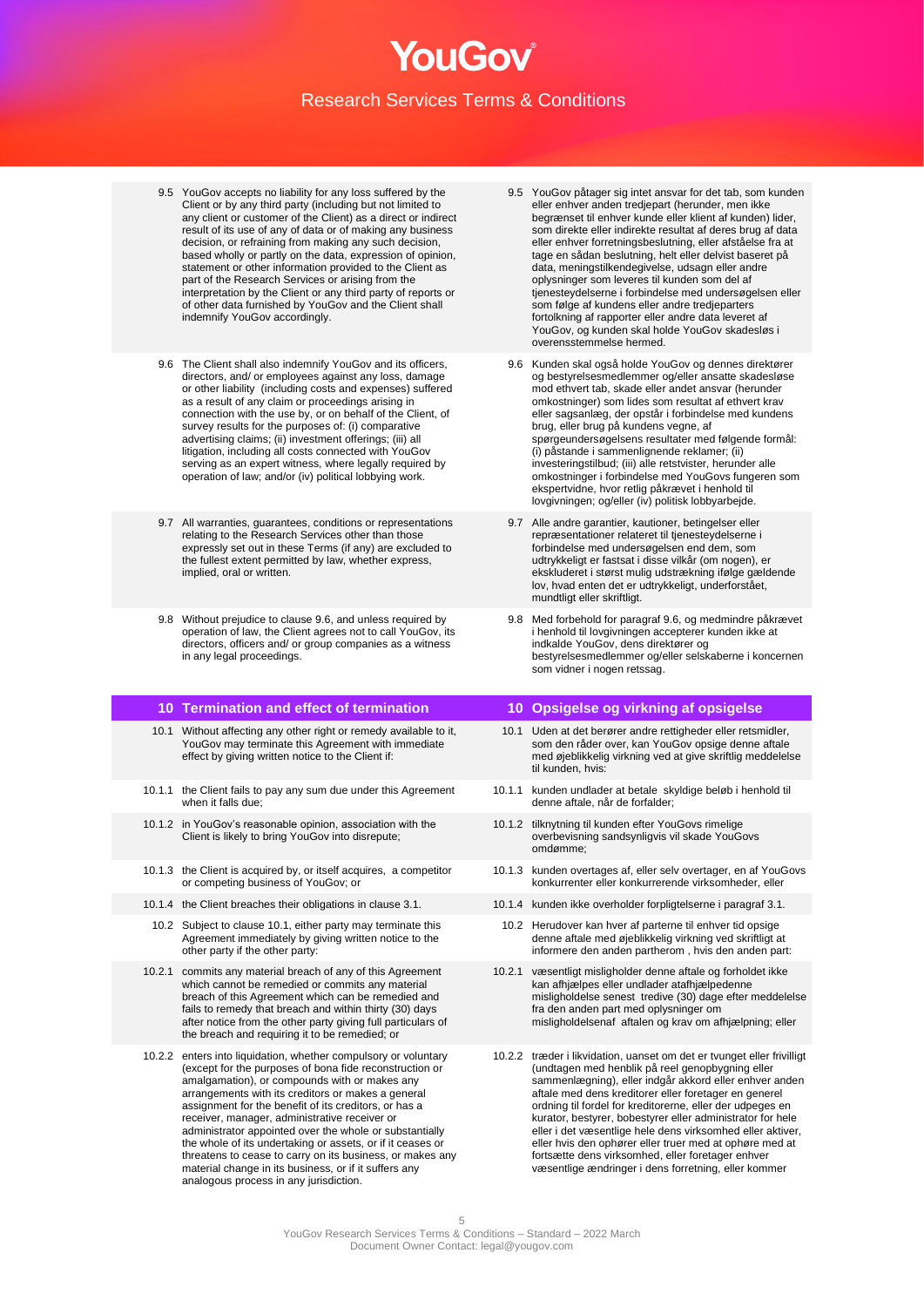- 10.3 The Client may terminate all or part of the Research Services for convenience provided that it provides written notice and the following early termination fees shall be payable by the Client within 30 days of receipt by YouGov of the Client's written notice of termination:
- 10.3.1 at any time prior to the finalisation of the questionnaire(s) – 25% of the total fees due under the Order;
- 10.3.2 after any questionnaire is finalised but prior to the commencement of any fieldwork – 50% of the total fees due under the Order;
- 10.3.3 after any fieldwork has commenced but before delivery of results – 75% of the total fees due under the Order;
- 10.3.4 at any point following the delivery of any results 100% of the total fees due under the Order.
- 10.4 Without affecting any other right or remedy available to it, YouGov may suspend the supply of Research Services under any Order or any other agreement between the Client and YouGov if the Client fails to pay any amount due on the due date for payment, the Client becomes subject to any of the events listed in clause 10.2.2, or YouGov reasonably believes that the Client is about to become subject to any of them.
- 10.5 On termination for any reason the Client shall: 10.5 Ved opsigelse uanset årsagen skal kunden:
- 10.5.1 immediately pay to YouGov any YouGov's outstanding invoices and interest; and
- 10.5.2 have no right to use any materials or deliverables provided by YouGov prior to making payment in accordance with this clause.
- 10.6 Termination shall not affect any rights, remedies, obligations or liabilities of the parties that have accrued up to the date of termination, including the right to claim damages in respect of any breach of this Agreement, which existed at or before the date of termination or expiry.

under en hvilken som helst tilsvarende ordning i enhver jurisdiktion.

- 10.3 Kunden kan opsige alle eller dele af tjenesteydelserne i forbindelse med undersøgelsen af praktiske årsager, så længe der skriftligt underrettes om dette, og de efterfølgende gebyrer for førtidig opsigelse skal betales senest 30 dage, efter at YouGov modtager kundens skriftlige opsigelse:
- 10.3.1 på et hvilket som helst tidspunkt forud for færdiggørelsen af spørgeskemaet/erne - 25 % af det samlede gebyr fastlagt i bestillingen:
- 10.3.2 efter færdiggørelsen af ethvert spørgeskema, men inden påbegyndelsen af alt feltarbejde - 50 % af det samlede gebyr fastlagt i bestillingen;
- 10.3.3 efter feltarbejdet er påbegyndt, men inden leveringen af resultaterne - 75 % af det samlede gebyr fastlagt i bestillingen;
- 10.3.4 på et hvilket som helst tidspunkt efter leveringen af resultaterne – 100 % af det samlede gebyr fastlagt i bestillingen.
	- 10.4 Uden at det berører andre rettigheder eller retsmidler, som der rådes over, kan YouGov suspendere leveringen af tjenesteydelserne i forbindelse med undersøgelsen omfattet af enhver bestilling eller enhver anden aftale mellem kunden og YouGov, hvis kunden undlader at betale det skyldige beløb på forfaldsdatoen for betalingen, hvis kunden bliver omfattet af en eller flere af de nævnte begivenheder i paragraf 10.2.2, eller hvis YouGov med rimelighed mener, at kunden er ved at blive omfattet af en eller flere af dem.
- 
- 10.5.1 øjeblikkeligt betale YouGov alle YouGovs udestående fakturaer og renter; og
- 10.5.2 ikke have nogen ret til brug af materialer eller resultater leveret af YouGov førend der er sket betaling i henhold til denne klausul.
	- 10.6 Opsigelse berører ikke parternes rettigheder, retsmidler, forpligtelser eller ansvar opstået indtil opsigelsesdatoen, herunder retten til at kræve erstatning i forbindelse med ethvert brud på denne aftale, som var til stede på eller før opsigelses- eller udløbsdatoen.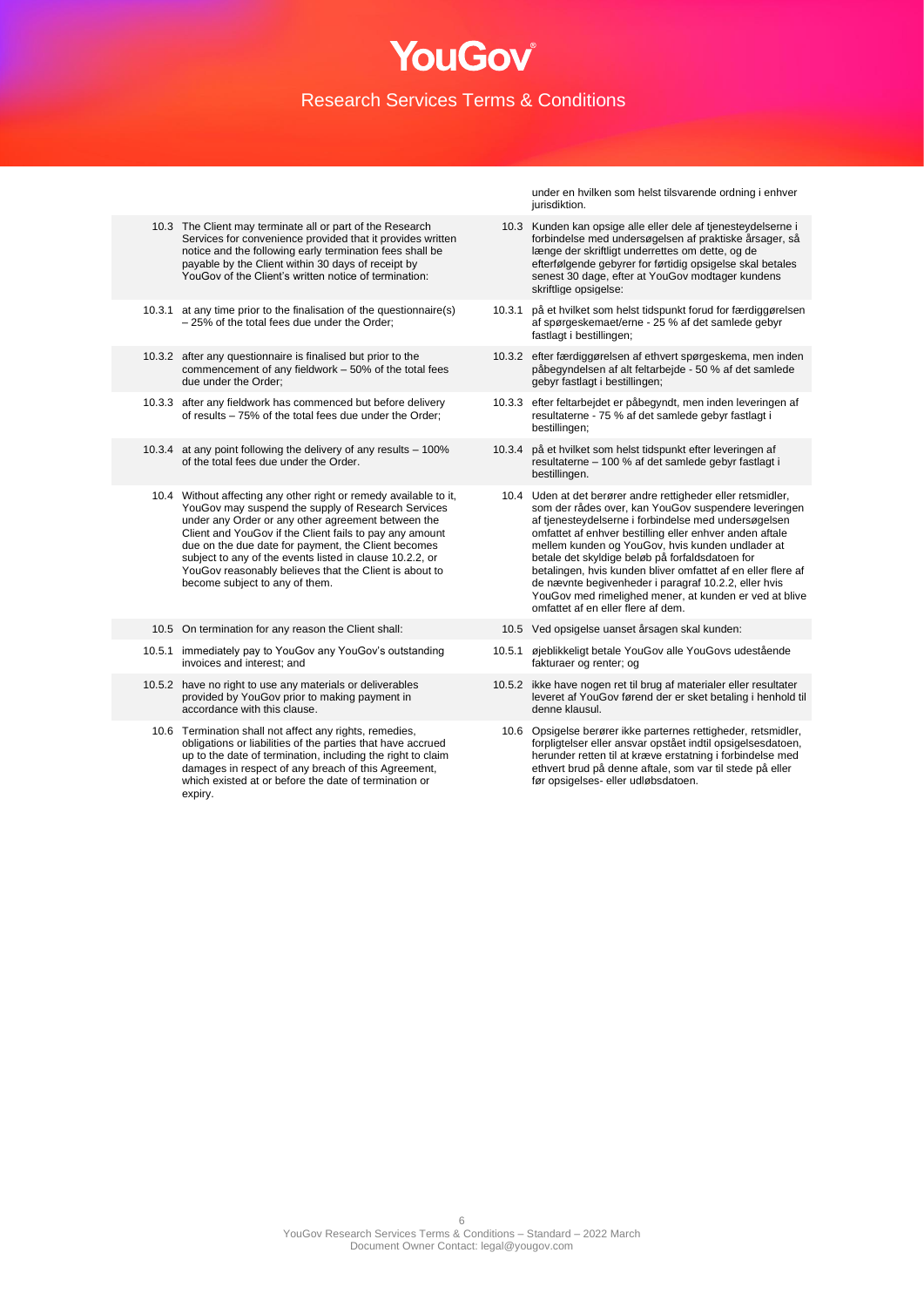- 11.1 Force majeure: neither party shall be in breach nor liable for delay in performing, or failure to perform, any of its obligations under this Agreement (other than the Client's obligation to pay fees due) if such delay or failure results from events, circumstances or causes beyond its reasonable control, including but not limited to, diseases, epidemics or pandemics.
- 11.2 Publicity: YouGov shall have the right to make any press announcement or statement in connection with this Agreement and respond to any request to make the same.
- 11.3 Assignment: the rights and obligations of the Client may not be transferred to any other person, without YouGov's prior written consent. YouGov may at any time assign, subcontract, delegate, otherwise transfer, or deal in any other manner with any or all of its rights and obligations under this Agreement.
- 11.4 No third party rights: no third party may enforce any provisions of this Agreement.
- 11.5 Local laws: each party shall comply with locally applicable laws and any requests from legal authorities in relation to this Agreement or any Order . The terms of this Agreement shall apply to the maximum extent permitted by local laws. The invalidity or unenforceability of any part of this Agreement does not entail the invalidity of the entire agreement.
- 11.6 Authorised signatory: the Client confirms that the person signing the Order is authorised to sign and bind the Client.
- 11.7 Survival: the rights and obligations of the parties under sections titled Confidential Information, Termination and effect of termination, Intellectual Property Rights, Data Protection, Fees and payment, Publication approval service, General and Governing Law and jurisdiction shall survive the expiration or termination of this Agreement.
- 11.8 Relationship of the parties: The relationship of parties established by this Agreement shall be that of independent contractors and nothing contained in this Agreement shall be construed to constitute the parties as principal and agent, employer and employee, franchisor and franchisee, partners, co-owners or otherwise as participants in a joint venture or common undertaking.
- 11.9 Non-reliance: The Client acknowledges that it is not entering into this Agreement in reliance on any statements, representations or promises not expressly included within this Agreement.
- 11.10 Notices: Notices or any other communications required or permitted under this Agreement shall be given in writing, in English, and delivered by (i) hand in person to the registered address of a party, or (ii) e-mail followed by a registered mail (return receipt requested) or international reputable courier delivery addressed to the relevant party and shall then be deemed to have been duly received by the recipient.

### **11 General 11 Generelt**

- 11.1 Force majeure: Ingen af parterne anses for at have misligholdteller hæfte for forsinkelse i udførelsen eller manglende opfyldelse af nogen af sine forpligtelser i henhold til denne aftale (bortset fra kundens forpligtelse til at betale skyldigehonorarer), hvis en sådan forsinkelse eller mangel skyldes begivenheder, omstændigheder eller årsager uden for dens rimelige kontrol, inklusive, men ikke begrænset til, sygdomme, epidemier eller pandemier.
- 11.2 Omtale: YouGov har ret til at udsende enhver meddelelse eller erklæring til pressen i forbindelse med denne aftale og svare på enhver anmodning I anledning heraf.
- 11.3 Overdragelse: Kundens rettigheder og forpligtelser kan ikke overdrages til andre personer uden YouGovs forudgående skriftlige samtykke. YouGov kan til enhver tid tildele, udlicitere, delegere, på anden måde overdragller alle dens rettigheder og forpligtelser i henhold til denne aftale.
- 11.4 Ingen tredjepartsrettigheder: ingen tredjepart kan håndhæve bestemmelser i denne aftale.
- 11.5 Lokal lovgivning: Hver part skal overholde lokalt gældende love og eventuelle anmodninger fra juridiske myndigheder i forbindelse med denne aftale eller enhver bestilling. Vilkårene i denne aftale finder anvendelse i det videste omfang som tilladt i henhold til lokale lovgivning. Ugyldigheden af nogen del af denne aftale medfører ikke, at hele aftalen er ugyldig.
- 11.6 Bemyndiget underskriver: Kunden bekræfter, at den person, der underskriver bestillingen, er autoriseret til at underskrive og tegne kunden.
- 11.7 Beståen: Parternes rettigheder og forpligtelser ifølge afsnittene med overskriften Fortrolige oplysninger, Opsigelse og virkning af opsigelse, Immaterielle rettigheder, Databeskyttelse, Gebyrer og betaling, Godkendelse af offentliggørelse, Generelt og gældende lov og jurisdiktion består efter denne aftales udløb eller opsigelse.
- 11.8 Forhold mellem parterne: Forholdet mellem parter oprettet ved denne aftale er som uafhængige kontrahenter, og intet indeholdt i denne aftale er at anse for at betyde, at parterne er fuldmagtsgiver og agent, arbejdsgiver og medarbejder, franchisegiver og franchisetager, partnere, medejere eller på anden måde som deltagere i et joint venture eller en fælles virksomhed.
- 11.9 Manglende påberåbelse: Kunden anerkender, at den ikke indgår denne aftale baseret på erklæringer, anbringender eller løfter, der ikke udtrykkeligt er inkluderet i denne aftale.
- 11.10 Meddelelser: Meddelelser eller anden kommunikation, der er påkrævet eller tilladt ifølge denne aftale, skal foregå skriftligt, på engelsk, og leveres (i) personligt til partens registrerede adresse, eller (ii) via e-mail efterfulgt af anbefalet postforsendelse (med anmodning om kvittering for modtagelse) eller via international anerkendt kurer, adresseret til den relevant part og skal derefter anses for at være behørigt modtaget af modtageren.